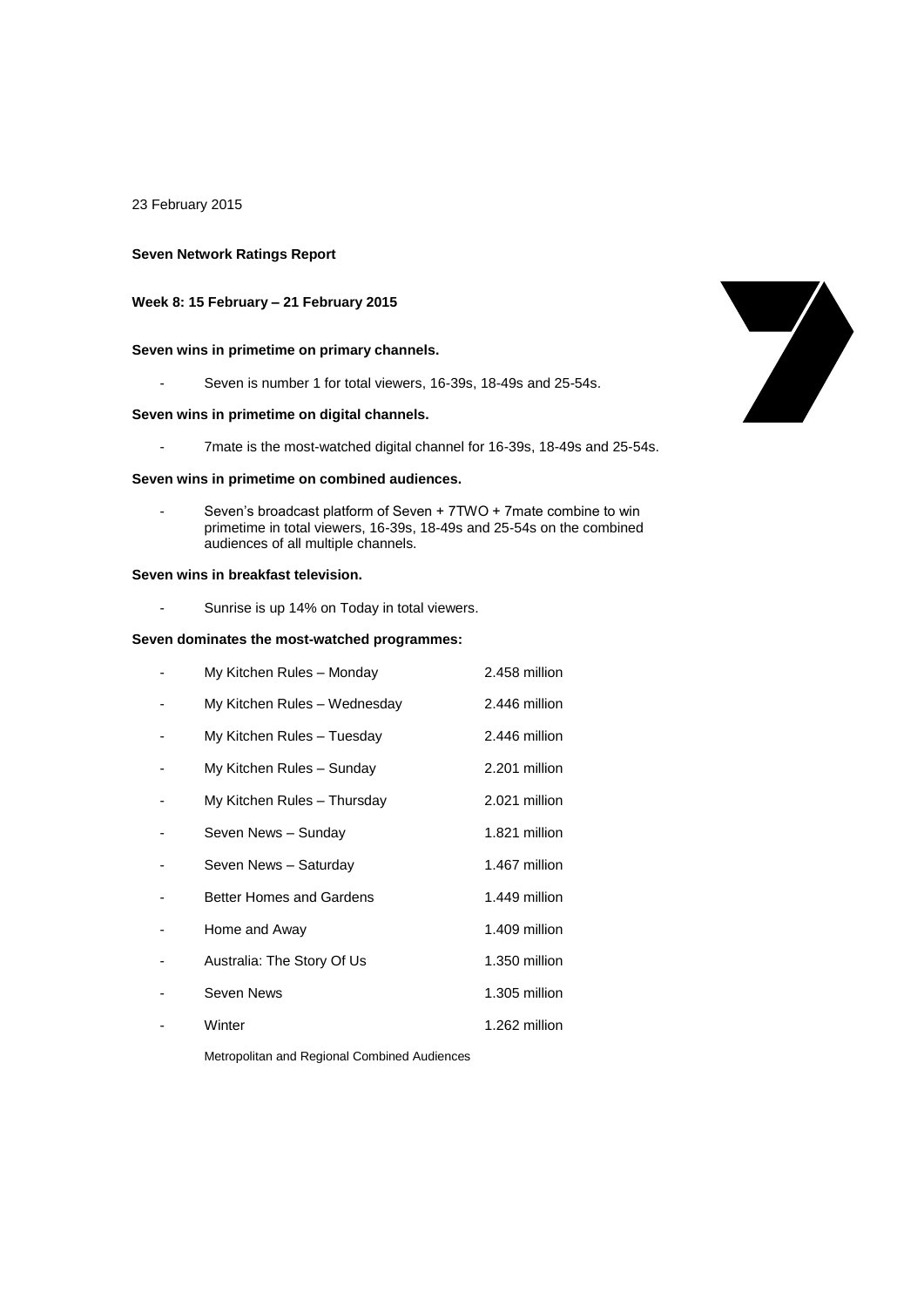#### **Seven deliver across the week.**

- My Kitchen Rules peaks at 1.912 million and is Sunday's number one most-watched programme for total viewers, 16-39s, 18-49s and 25-54s.
- Australia: The Story Of Us peaks at 1.235 million and ranks in Sunday's top ten most-watched programmes for total viewers, 16-39s, 18-49s and 25-54s.
- My Kitchen Rules peaks at 1.990 million and is Monday's number one most-watched programme for total viewers, 16-39s, 18-49s and 25-54s.
- Monday Night At The Movies: Identity Thief wins in 16-39s, 18-49s and 25-54s.
- My Kitchen Rules peaks at 2.086 million and is Tuesday's number one most-watched programme for total viewers, 16-39s, 18-49s and 25-54s.
- How To Get Away With Murder wins in total viewers, 16-39s, 18-49s and 25-54s.
- My Kitchen Rules peaks at 2.103 million and is Wednesday's number one most-watched programme for total viewers, 16-39s, 18-49s and 25-54s.
- Winter wins in total viewers, 16-39s, 18-49s and 25-54s.
- My Kitchen Rules peaks at 1.633 million and is Thursday's number one most-watched programme for total viewers, 16-39s, 18-49s and 25-54s.
- Better Homes and Gardens peaks at 1.119 million, wins in total viewers and is Friday's number one most-watched programme for 18-49s.
- Friday Night At The Movies: The Sapphires wins in 16-39s, 18-49s and 25-54s.

#### **Primetime audience demographics for primary channels**

| 6:00pm-midnight Week 8, 2015 |       |       |       |            |            |  |
|------------------------------|-------|-------|-------|------------|------------|--|
| <b>Audience shares</b>       | Seven | Nine  | Ten   | <b>ABC</b> | <b>SBS</b> |  |
| All People                   | 24.0% | 18.6% | 12.4% | 14.1%      | 4.0%       |  |
| $16 - 39s$                   | 25.7% | 19.5% | 14.9% | 6.0%       | 2.8%       |  |
| $18 - 49s$                   | 25.9% | 19.7% | 15.1% | 7.1%       | 3.1%       |  |
| $25 - 54s$                   | 25.6% | 20.1% | 14.8% | 8.1%       | 3.4%       |  |

#### **Primetime audience demographics for digital channels**

| 6:00pm-midnight Week 8, 2015 |            |            |            |  |  |
|------------------------------|------------|------------|------------|--|--|
| Total                        | $16 - 39s$ | $18 - 49s$ | $25 - 54s$ |  |  |
| 4.4%                         | $1.3\%$    | 1.7%       | 2.1%       |  |  |
| 4.3%                         | 7.1%       | 6.3%       | 6.0%       |  |  |
| 4.5%                         | 6.5%       | 5.8%       | 5.3%       |  |  |
| 3.1%                         | 2.4%       | 2.3%       | 2.4%       |  |  |
| 2.0%                         | 2.7%       | 2.7%       | 2.7%       |  |  |
| 2.7%                         | 4.9%       | 4.2%       | 3.8%       |  |  |
| 2.5%                         | 3.2%       | 2.8%       | 2.6%       |  |  |
| 0.7%                         | 0.6%       | 0.5%       | 0.5%       |  |  |
| 1.6%                         | $1.0\%$    | 1.3%       | 1.4%       |  |  |
| 1.0%                         | 1.4%       | 1.2%       | 1.2%       |  |  |
| 0.2%                         | 0.1%       | 0.2%       | 0.1%       |  |  |
|                              |            |            |            |  |  |

#### **Primetime audience demographics for combined audiences of all channels**.

| 6:00pm-midnight Week 8, 2015 |       |       |       |            |            |
|------------------------------|-------|-------|-------|------------|------------|
| <b>Audience shares</b>       | Seven | Nine  | Ten   | <b>ABC</b> | <b>SBS</b> |
| All People                   | 32.7% | 26.1% | 17.1% | 18.9%      | 5.2%       |
| $16 - 39s$                   | 34.1% | 28.4% | 22.5% | 10.8%      | 4.3%       |
| 18-49s                       | 33.8% | 27.9% | 22.0% | 11.8%      | 4.5%       |
| 25-54s                       | 33.6% | 27.8% | 21.4% | 12.6%      | 4.7%       |

FTA Channels and Total TV

Copyright Oztam Data: Consolidated (Live + As Live + TSV) and Overnight (Live + As Live).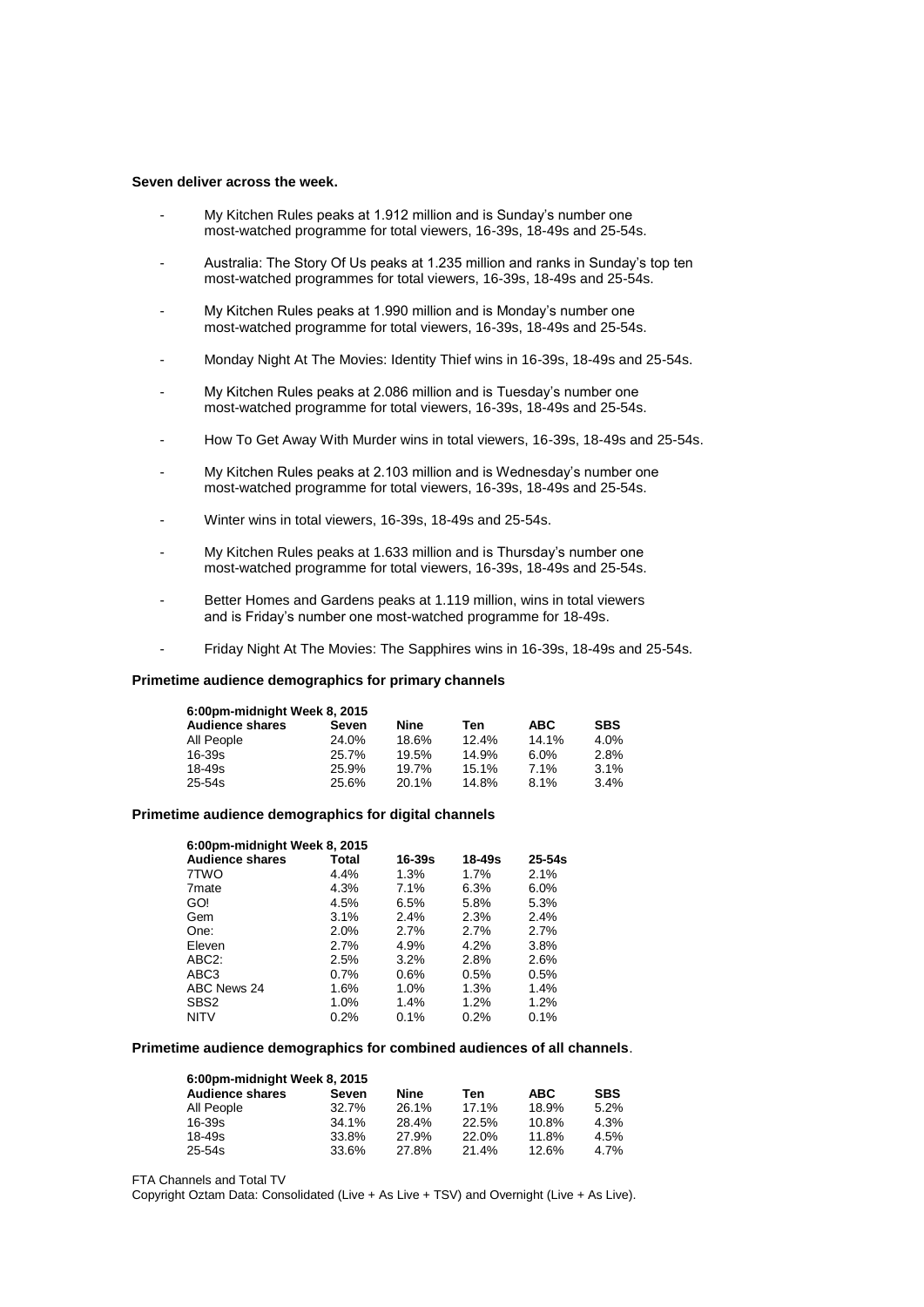## **Primetime Programming Analysis**

## **Sunday**

- Seven wins in news.
- Seven wins in primetime on combined audiences.
	- Seven + 7TWO + 7mate is number one for total viewers on the combined audiences of all channels.
	- Seven +  $7TWO + 7$  mate is up 2% on Nine +  $Go + Gem$  and up 107% on Ten + One + Eleven in total viewers.
- Seven wins in primetime on digital channels.
	- 7mate is the most-watched digital channel for total viewers.
- Seven wins in breakfast television. Weekend Sunrise leads Weekend Today across 7:00-10:00am.
- Seven scores in the most-watched programmes:

| <b>All People</b>          |     | $25 - 54s$                 |    |
|----------------------------|-----|----------------------------|----|
| My Kitchen Rules           | #1  | My Kitchen Rules           | #1 |
| Seven News                 | #3  | Seven News                 | #6 |
| Australia: The Story of Us | #8  | Australia: The Story of Us | #7 |
| 16-39s                     |     | $18 - 49s$                 |    |
| My Kitchen Rules           | #1  | My Kitchen Rules           | #1 |
| Australia: The Story of Us | #7  | Australia: The Story of Us | #8 |
| Seven News                 | #10 | Seven News                 | #9 |

- **Seven News** (1.277 million). Seven News is up 139,000 viewers on Nine News. a 12% audience advantage.
- **My Kitchen Rules** (1.515 million) peaks at 1.912 million and is Sunday's number one most-watched programme for total viewers, 16-39s, 18-49s and 25-54s – 30 share in total viewers, 36 share in 16-39s, 35 share in 18-49s and 34 share in 25-54s.
- **Australia: The Story Of Us** (0.879 million) peaks at 1.235 million and ranks in Sunday's top ten most-watched programmes for total viewers, 16-39s, 18-49s and 25-54s.

### **Monday**

- Seven wins in primetime on primary channels.
	- Seven is number 1 for total viewers, 16-39s, 18-49s and 25-54s.
	- Seven is up 52% on Nine and up 117% on Ten in total viewers.
	- Seven is up 81% on Nine and up 113% on Ten in 16-39s. Seven is up 80% on Nine and up 100% on Ten in 18-49s. Seven is up 64% on Nine and up 97% on Ten in 25-54s.
- Seven wins in primetime on digital channels.
	- 7TWO is the most-watched digital channel for total viewers.
	- 7mate is the most-watched digital channel for 18-49s and 25-54s.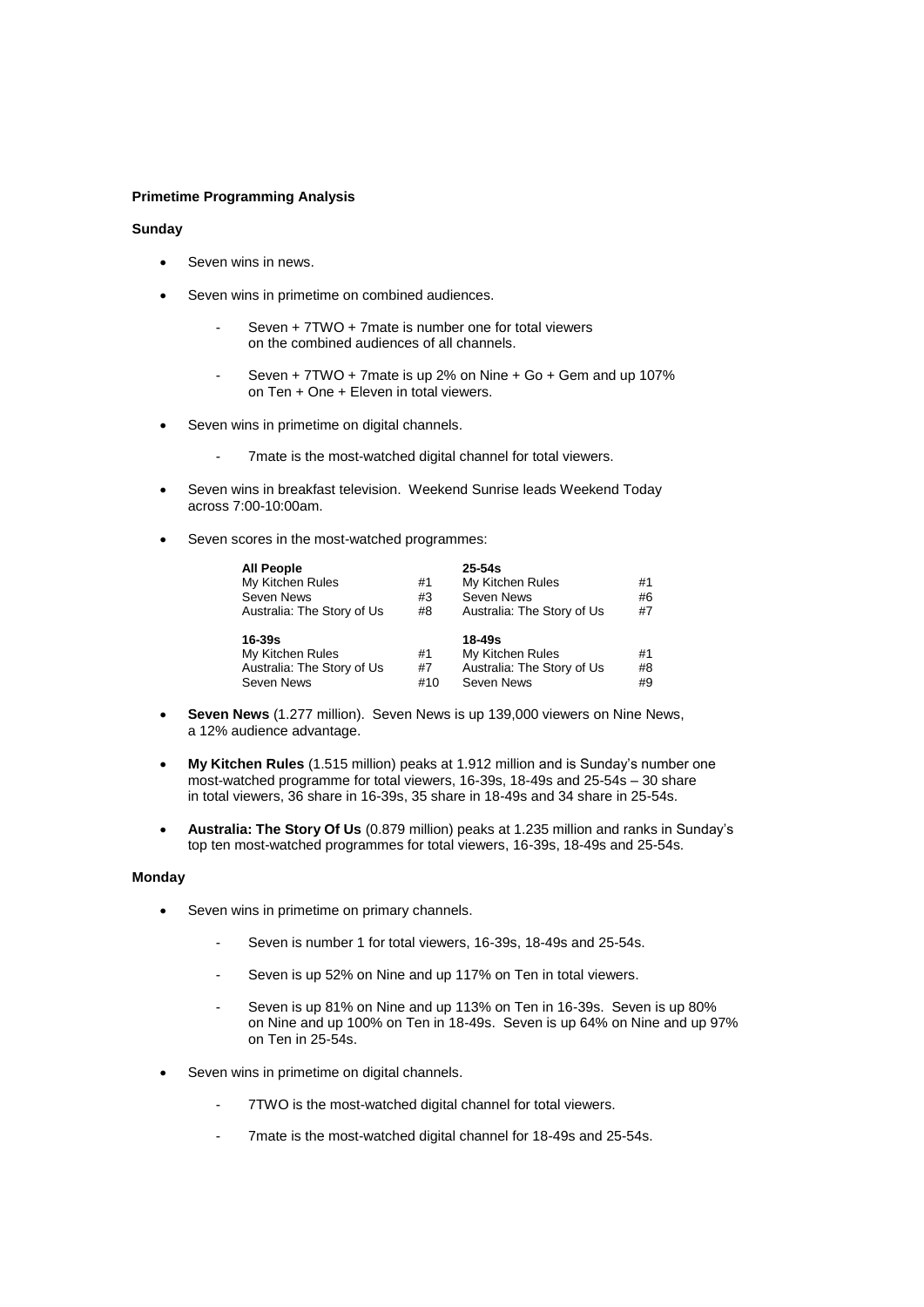- Seven wins in primetime on combined audiences.
	- Seven + 7TWO + 7mate is number one for total viewers, 16-39s, 18-49s and 25-54s on the combined audiences of all channels.
	- Seven (Seven + 7TWO + 7mate) is up 40% on Nine (Nine + Go + Gem) and up 102% on Ten (Ten + One + Eleven) in total viewers.
	- Seven is up 50% on Nine and up 73% on Ten in 16-39s. Seven is up 56% on Nine and up 70% on Ten in 18-49s. Seven is up 47% on Nine and up 69% on Ten in 25-54s.
- Seven wins in breakfast television. Sunrise is up 24% on Today.
- Seven wins in morning television. The Morning Show is up 19% on Mornings.
- Seven scores in the most-watched programmes:

| <b>All People</b><br>My Kitchen Rules<br>Seven News<br>Seven News - Today Tonight<br>Home and Away | #1<br>#5<br>#6<br>#8 | $25 - 54s$<br>My Kitchen Rules<br>Home and Away<br><b>Identity Thief</b><br>Seven News<br>Seven News - Today Tonight | #1<br>#3<br>#6<br>#9<br>#10 |
|----------------------------------------------------------------------------------------------------|----------------------|----------------------------------------------------------------------------------------------------------------------|-----------------------------|
| 16-39s<br>My Kitchen Rules<br>Home and Away<br><b>Identity Thief</b>                               | #1<br>#3<br>#4       | 18-49s<br>My Kitchen Rules<br>Home and Away<br><b>Identity Thief</b><br>Seven News - Today Tonight                   | #1<br>#3<br>#4<br>#9        |

- **Home and Away** (0.921 million) wins in 16-39s, 18-49s and 25-54s.
- **My Kitchen Rules** (1.688 million) peaks at 1.990 million and is Monday's number one most-watched programme for total viewers, 16-39s, 18-49s and 25-54s – 34 share in total viewers, 41 share in 16-39s, 38 share in 18-49s and 37 share in 25-54s.
- **Monday Night At The Movies: Identity Thief** (0.571 million) wins in 16-39s, 18-49s and 25-54s – 28 share in 16-39s, 28 share in 18-49s and 25 share in 25-54s.

# **Tuesday**

- Seven wins in primetime on primary channels.
	- Seven is number 1 for total viewers, 16-39s, 18-49s and 25-54s.
	- Seven is up 31% on Nine and up 88% on Ten in total viewers.
	- Seven is up 34% on Nine and up 104% on Ten in 16-39s. Seven is up 30% on Nine and up 98% on Ten in 18-49s. Seven is up 24% on Nine and up 91% on Ten in 25-54s.
- Seven wins in primetime on digital channels.
	- 7mate is the most-watched digital channel for 16-39s, 18-49s and 25-54s.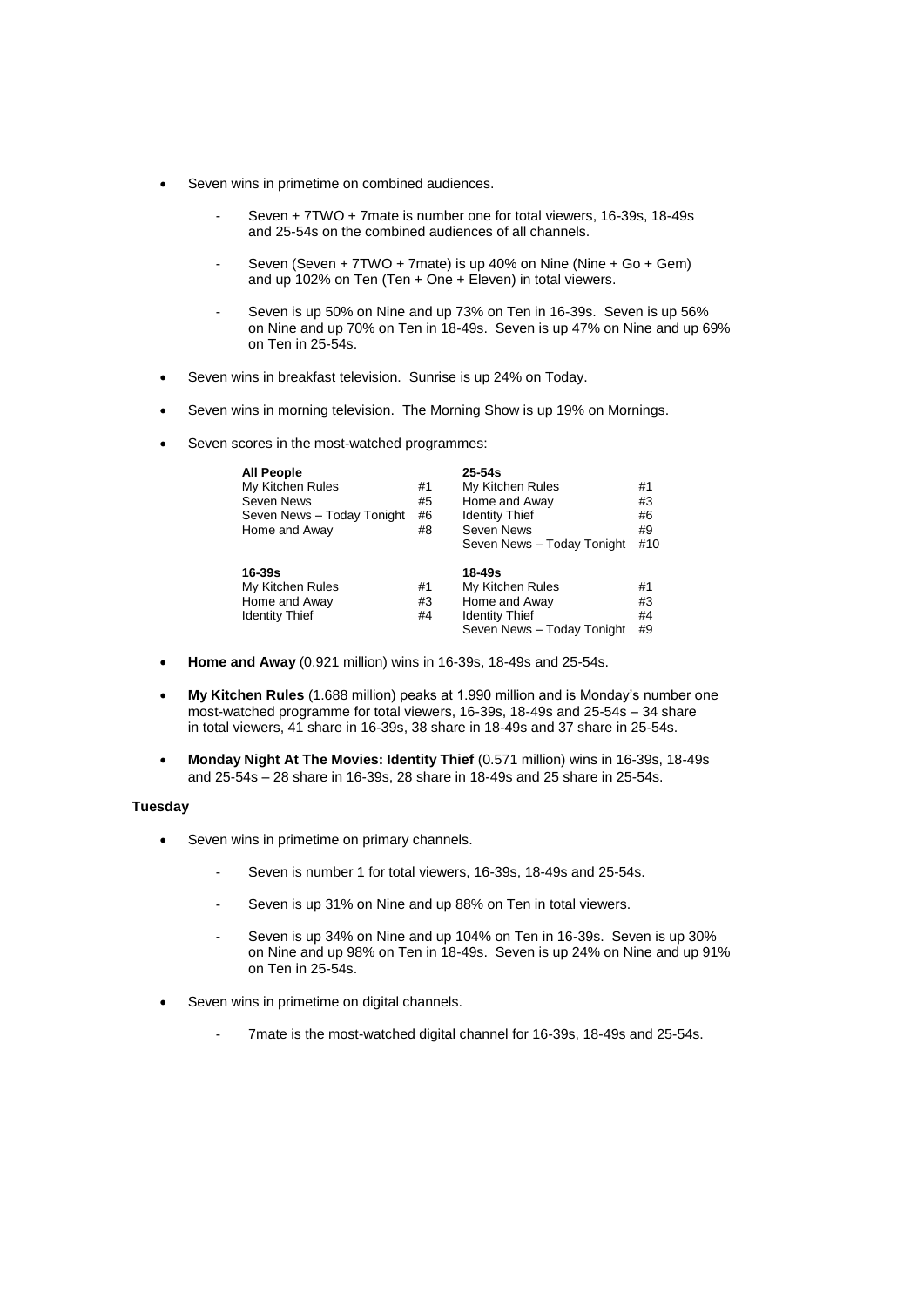- Seven wins in primetime on combined audiences.
	- Seven + 7TWO + 7mate is number one for total viewers, 16-39s, 18-49s and 25-54s on the combined audiences of all channels.
	- Seven (Seven + 7TWO + 7mate) is up 18% on Nine (Nine + Go + Gem) and up 50% on Ten (Ten + One + Eleven) in total viewers.
	- Seven is up 31% on Nine and up 75% on Ten in 16-39s. Seven is up 28% on Nine and up 72% on Ten in 18-49s. Seven is up 23% on Nine and up 68% on Ten in 25-54s.
- Seven wins in breakfast television. Sunrise is up 21% on Today.
- Seven wins in morning television. The Morning Show leads Mornings.
- Seven scores in the most-watched programmes:

| <b>All People</b><br>My Kitchen Rules<br>Seven News<br>Seven News - Today Tonight<br>Home and Away<br>How To Get Away With Murder | #1<br>#5<br>#6<br>#8<br>#10 | $25 - 54s$<br>My Kitchen Rules<br>How To Get Away With Murder<br>Home and Away | #1<br>#4<br>#6 |
|-----------------------------------------------------------------------------------------------------------------------------------|-----------------------------|--------------------------------------------------------------------------------|----------------|
| $16 - 39s$<br>My Kitchen Rules<br>How To Get Away With Murder<br>Home and Away                                                    | #1<br>#3<br>#6              | 18-49s<br>My Kitchen Rules<br>How To Get Away With Murder<br>Home and Away     | #1<br>#3<br>#6 |

- **Home and Away** (0.882 million) wins in 16-39s, 18-49s and 25-54s.
- **My Kitchen Rules** (1.717 million) peaks at 2.086 million and is Tuesday's number one most-watched programme for total viewers, 16-39s, 18-49s and 25-54s. – 35 share in total viewers, 42 share in 16-39s, 41 share in 18-49s and 39 share in 25-54s.
- **How To Get Away With Murder** (0.789 million) wins in total viewers, 16-39s, 18-49s and 25-54s – 28 share in 16-39s, 26 share in 18-49s and 25 share in 25-54s.

## **Wednesday**

- Seven wins in primetime on primary channels.
	- Seven is number 1 for total viewers, 16-39s, 18-49s and 25-54s.
	- Seven is up 54% on Nine and up 139% on Ten in total viewers.
	- Seven is up 54% on Nine and up 86% on Ten in 16-39s. Seven is up 53% on Nine and up 84% on Ten in 18-49s. Seven is up 48% on Nine and up 88% on Ten in 25-54s.
- Seven wins in primetime on combined audiences of all channels.
	- Seven + 7TWO + 7mate is number one for total viewers, 16-39s, 18-49s and 25-54s on the combined audiences of all channels.
	- Seven (Seven + 7TWO + 7mate) is up 42% on Nine (Nine + Go + Gem) and up 121% on Ten (Ten + One + Eleven) in total viewers.
	- Seven is up 10% on Nine and up 44% on Ten in 16-39s. Seven is up 20% on Nine and up 53% on Ten in 18-49s. Seven is up 21% on Nine and up 61% on Ten in 25-54s.
- Seven wins in breakfast television. Sunrise is up 20% Today.
- Seven wins in morning television. The Morning Show is up 36% on Mornings.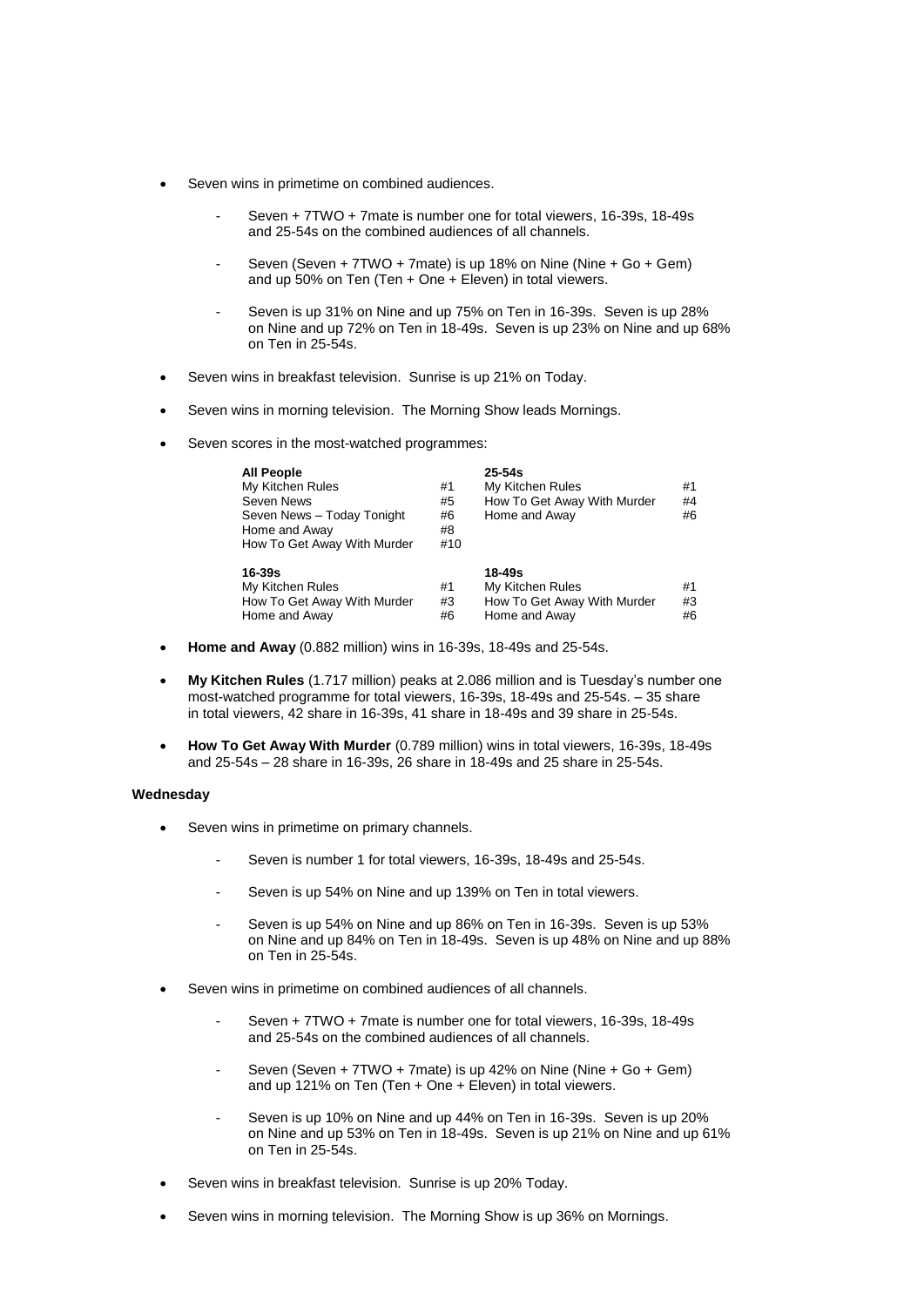Seven scores in the most-watched programmes:

| <b>All People</b><br>My Kitchen Rules<br>Seven News<br>Seven News - Today Tonight<br>Home and Away<br>Winter | #1<br>#4<br>#5<br>#7<br>#8 | $25 - 54s$<br>My Kitchen Rules<br>Home and Away<br>Winter<br>Seven News - Today Tonight<br>Seven News | #1<br>#4<br>#7<br>#8<br>#9 |
|--------------------------------------------------------------------------------------------------------------|----------------------------|-------------------------------------------------------------------------------------------------------|----------------------------|
| 16-39s<br>My Kitchen Rules<br>Home and Away<br>Winter                                                        | #1<br>#3<br>#6             | 18-49s<br>My Kitchen Rules<br>Home and Away<br>Winter                                                 | #1<br>#4<br>#6             |

- **Home and Away** (0.876 million) wins in 16-39s, 18-49s and 25-54s.
- **My Kitchen Rules** (1.708 million) peaks at 2.103 million and is Wednesday's number one most-watched programme for total viewers, 16-39s, 18-49s and 25-54s – 36 share in total viewers, 39 share in 16-39s, 39 share in 18-49s and 39 share in 25-54s.
- **Winter** (0.817 million) wins in total viewers, 16-39s, 18-49s and 25-54s.

## **Thursday**

- Seven wins in primetime on primary channels.
	- Seven is number 1 for total viewers, 16-39s, 18-49s and 25-54s.
	- Seven is up 39% on Nine and up 99% on Ten in total viewers.
	- Seven is up 64% on Nine and up 52% on Ten in 16-39s. Seven is up 66% on Nine and up 54% on Ten in 18-49s. Seven is up 56% on Nine and up 58% on Ten in 25-54s.
- Seven wins in primetime on digital channels.
	- 7TWO is the most-watched digital channel for total viewers.
	- 7mate is the most-watched digital channel for 16-39s, 18-49s and 25-54s.
- Seven wins in primetime on combined audiences of all channels.
	- Seven + 7TWO + 7mate is number one for total viewers, 16-39s, 18-49s and 25-54s on the combined audiences of all channels.
	- Seven (Seven + 7TWO + 7mate) is up 38% on Nine (Nine + Go + Gem) and up 106% on Ten (Ten + One + Eleven) in total viewers.
	- Seven is up 54% on Nine and up 39% on Ten in 16-39s. Seven is up 50% on Nine and up 45% on Ten in 18-49s. Seven is up 42% on Nine and up 50% on Ten in 25-54s.
- Seven wins in breakfast television. Sunrise leads Today.
- Seven wins in morning television. The Morning Show leads Mornings.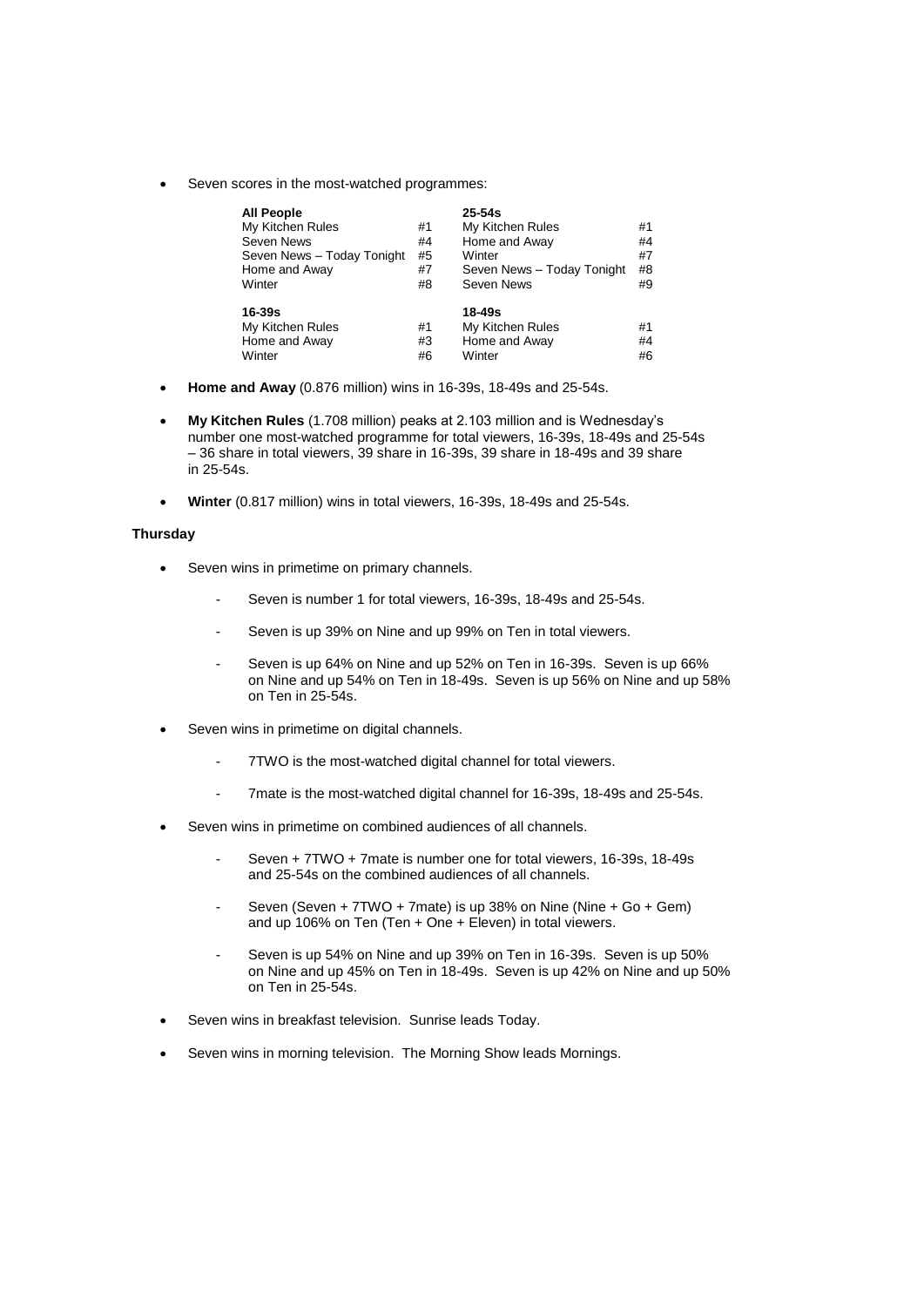Seven scores in the most-watched programmes:

| <b>All People</b><br>My Kitchen Rules<br>Seven News<br>Seven News - Today Tonight<br>Home and Away | #1<br>#4<br>#5<br>#7 | $25 - 54s$<br>My Kitchen Rules<br>Home and Away<br>Seven News - Today Tonight<br>Seven News | #1<br>#5<br>#7<br>#8 |
|----------------------------------------------------------------------------------------------------|----------------------|---------------------------------------------------------------------------------------------|----------------------|
| 16-39s                                                                                             |                      | 18-49s                                                                                      |                      |
| My Kitchen Rules                                                                                   | #1                   | My Kitchen Rules                                                                            | #1                   |
| Home and Away                                                                                      | #2                   | Home and Away                                                                               | #2                   |
| Seven News - Today Tonight                                                                         | #5                   | Seven News - Today Tonight                                                                  | #5                   |
| Seven News                                                                                         | #10                  | Seven News                                                                                  | #9                   |

- **Home and Away** (0.838 million) wins in total viewers, 16-39s, 18-49s and 25-54s.
- **My Kitchen Rules** (1.383 million) peaks at 1.633 million and is Thursday's number one most-watched programme for total viewers, 16-39s, 18-49s and 25-54s.

## **Friday**

- Seven wins in primetime on primary channels.
	- Seven is number 1 for total viewers, 16-39s, 18-49s and 25-54s.
	- Seven is up 29% on Nine and up 98% on Ten in total viewers.
	- Seven leads Nine and is up 43% on Ten in 16-39s. Seven leads Nine and is up 50% on Ten in 18-49s. Seven is up 15% on Nine and up 61% on Ten in 25-54s.
- Seven wins in primetime on digital channels.
	- 7mate is the most-watched digital channel for 16-39s, 18-49s and 25-54s.
- Seven wins in primetime on combined audiences.
	- Seven + 7TWO + 7mate is number one for total viewers, 16-39s, 18-49s and 25-54s on the combined audiences of all channels.
	- Seven (Seven + 7TWO + 7mate) is up 32% on Nine (Nine + Go + Gem) and up 89% on Ten (Ten + One + Eleven) in total viewers.
	- Seven is up 11% on Nine and up 38% on Ten in 16-39s. Seven is up 12% on Nine and up 38% on Ten in 18-49s. Seven is up 19% on Nine and up 44% on Ten in 25-54s.
- Seven wins in breakfast television. Sunrise leads Today.
- Seven scores in the most-watched programmes:

| <b>All People</b>          |    | $25 - 54s$                      |    |
|----------------------------|----|---------------------------------|----|
| Seven News                 | #2 | Seven News                      | #3 |
| Better Homes and Gardens   | #4 | <b>Better Homes and Gardens</b> | #4 |
| Seven News - Today Tonight | #6 | Seven News - Today Tonight      | #5 |
| The Sapphires              | #9 | The Sapphires                   | #6 |
|                            |    |                                 |    |
|                            |    |                                 |    |
| 16-39s                     |    | 18-49s                          |    |
| Better Homes and Gardens   | #2 | <b>Better Homes and Gardens</b> | #1 |
| The Sapphires              | #3 | Seven News                      | #4 |
| Seven News                 | #5 | Seven News - Today Tonight      | #5 |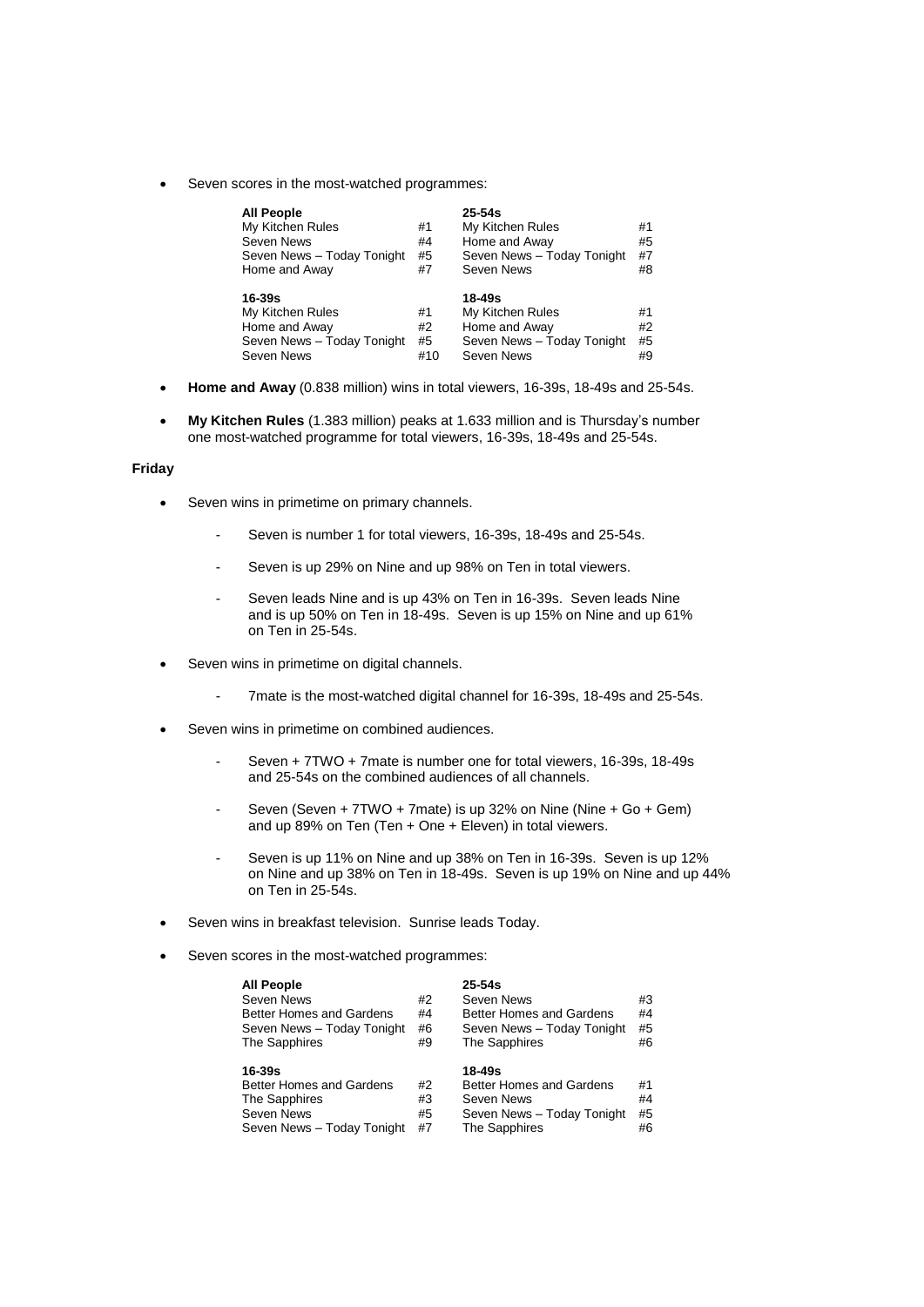- **Better Homes and Gardens** (0.893 million) peaks at 1.119 million, wins in total viewers and is Friday's number one most-watched programme for 18-49s.
- **Friday Night At The Movies: The Sapphires** (0.643 million) wins in 16-39s, 18-49s and 25-54s.

## **Saturday**

- Seven wins in news.
- Seven wins in primetime on primary channels.
	- Seven is number 1 for 16-39s, 18-49s and 25-54s.
	- Seven is up 27% on Nine and up 23% on Ten in total viewers.
	- Seven is up 32% on Nine and up 43% on Ten in 16-39s. Seven is up 33% on Nine and up 62% on Ten in 18-49s. Seven is up 26% on Nine and up 44% on Ten in 25-54s.
- Seven wins in primetime on digital channels.
	- 7mate is the most-watched digital channel for 25-54s.
- Seven wins in primetime on combined audiences.
	- Seven + 7TWO + 7mate is number one for total viewers, 16-39s, 18-49s and 25-54s on the combined audiences of all channels.
	- Seven (Seven + 7TWO + 7mate) is up 15% on Nine (Nine + Go + Gem) and up 42% on Ten (Ten + One + Eleven) in total viewers.
	- Seven is up 11% on Nine and up 35% on Ten in 16-39s. Seven is up 16% on Nine and up 50% on Ten in 18-49s. Seven is up 18% on Nine and up 42% on Ten in 25-54s.
- Seven scores in the most-watched programmes:

| <b>All People</b><br>Seven News<br>Cars 2 | #2<br>#8 | $25 - 54s$<br>Seven News<br>50 First Dates<br>Cars 2<br><b>Weekend Sunrise</b> | #2<br>#4<br>#6<br>#9 |
|-------------------------------------------|----------|--------------------------------------------------------------------------------|----------------------|
| 16-39s                                    |          | 18-49s                                                                         |                      |
| 50 First Dates                            | #1       | Seven News                                                                     | #2                   |
| Seven News                                | #4       | 50 First Dates                                                                 | #4                   |
| Cars 2                                    | #5       | Cars 2                                                                         | #6                   |
|                                           |          | Weekend Sunrise                                                                | #9                   |